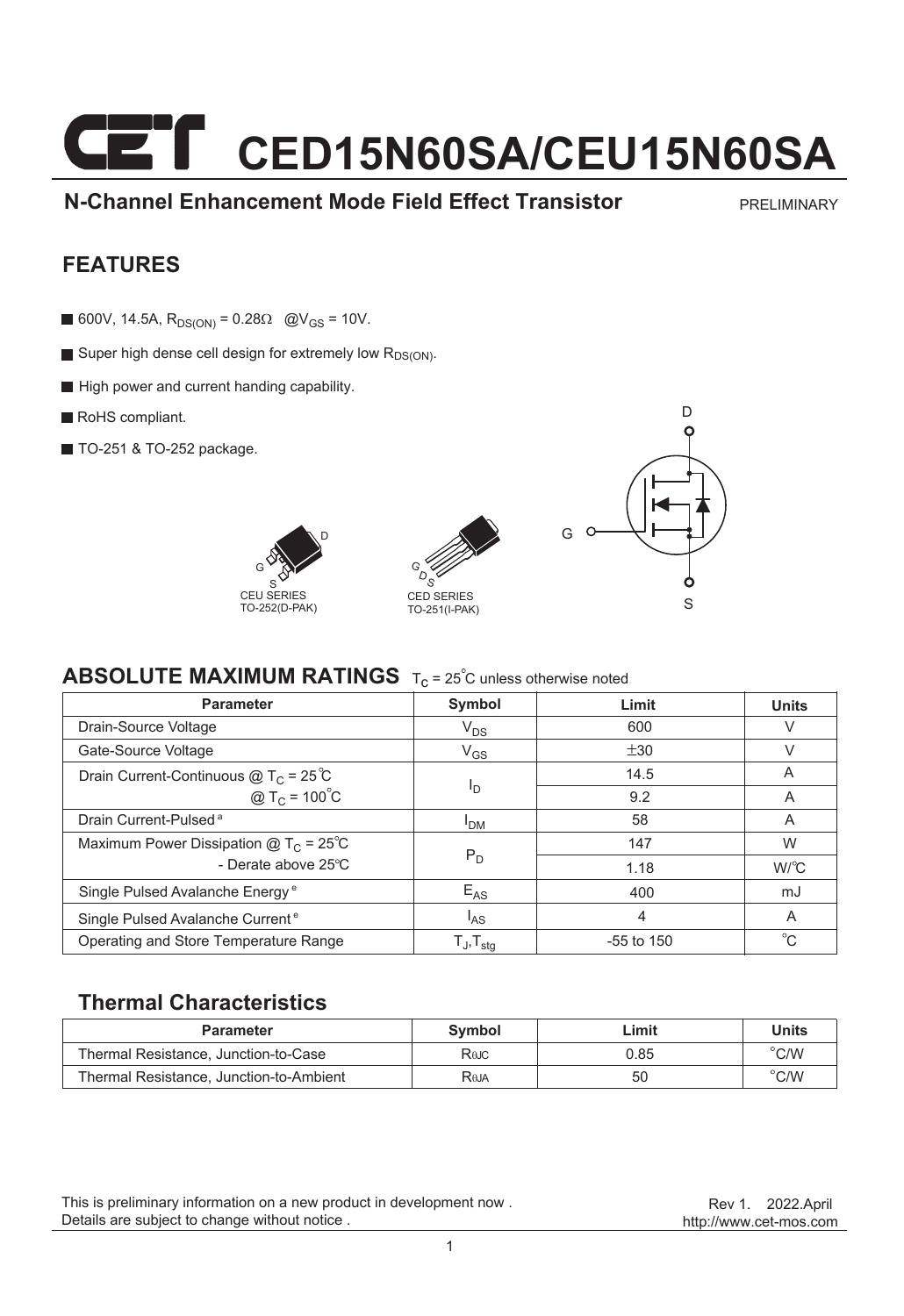# **CET** CED15N60SA/CEU15N60SA

### **Electrical Characteristics**  $T_c = 25^\circ$ C unless otherwise noted

| <b>Parameter</b>                                       | Symbol                                         | <b>Test Condition</b>                           | Min | Typ            | Max    | <b>Units</b> |  |  |  |
|--------------------------------------------------------|------------------------------------------------|-------------------------------------------------|-----|----------------|--------|--------------|--|--|--|
| <b>Off Characteristics</b>                             |                                                |                                                 |     |                |        |              |  |  |  |
| Drain-Source Breakdown Voltage                         | <b>BV<sub>DSS</sub></b>                        | $V_{GS} = 0V$ , $I_D = 250 \mu A$               | 600 |                |        | $\vee$       |  |  |  |
| Zero Gate Voltage Drain Current                        | $I_{DSS}$                                      | $V_{DS}$ = 600V, $V_{GS}$ = 0V                  |     |                | 1      | μA           |  |  |  |
| Gate Body Leakage Current, Forward                     | $I_{GSSF}$                                     | $V_{GS}$ = 30V, $V_{DS}$ = 0V                   |     |                | 100    | nA           |  |  |  |
| Gate Body Leakage Current, Reverse                     | <b>IGSSR</b>                                   | $V_{GS}$ = -30V, $V_{DS}$ = 0V                  |     |                | $-100$ | nA           |  |  |  |
| On Characteristics <sup>c</sup>                        |                                                |                                                 |     |                |        |              |  |  |  |
| Gate Threshold Voltage                                 | $V_{GS(th)}$                                   | $V_{GS} = V_{DS}$ , $I_D = 250 \mu A$           | 2.5 |                | 4.5    | $\vee$       |  |  |  |
| <b>Static Drain-Source</b>                             |                                                | $V_{gs}$ = 10V, $I_D$ = 7.5A                    |     | 0.24           | 0.28   | $\Omega$     |  |  |  |
| On-Resistance                                          | $R_{DS(on)}$                                   |                                                 |     |                |        |              |  |  |  |
| Dynamic Characteristics <sup>d</sup>                   |                                                |                                                 |     |                |        |              |  |  |  |
| Input Capacitance                                      | $C_{iss}$                                      |                                                 |     | 870            |        | pF           |  |  |  |
| Output Capacitance                                     | $\mathrm{C}_{\text{o}\underline{\mathsf{ss}}}$ | $V_{DS}$ = 150V, $V_{GS}$ = 0V,<br>$f = 10$ MHz |     | 65             |        | pF           |  |  |  |
| Reverse Transfer Capacitance                           | C <sub>rss</sub>                               |                                                 |     | 10             |        | pF           |  |  |  |
| Switching Characteristics <sup>d</sup>                 |                                                |                                                 |     |                |        |              |  |  |  |
| Turn-On Delay Time                                     | $t_{\underline{d}(on)}$                        |                                                 |     | 26             |        | ns           |  |  |  |
| Turn-On Rise Time                                      | $t_{r}$                                        | $V_{DD}$ = 400V, $I_D$ =7.5A,                   |     | $\overline{7}$ |        | ns           |  |  |  |
| <b>Turn-Off Delay Time</b>                             | $t_{d(\text{off})}$                            | $V_{GS}$ = 15V, R <sub>GEN</sub> = 10 $\Omega$  |     | 82             |        | ns           |  |  |  |
| <b>Turn-Off Fall Time</b>                              | t <sub>f</sub>                                 |                                                 |     | 10             |        | ns           |  |  |  |
| <b>Total Gate Charge</b>                               | $Q_g$                                          |                                                 |     | 25             |        | nC           |  |  |  |
| Gate-Source Charge                                     | $\mathsf{Q}_{\underline{\mathsf{gs}}}$         | $V_{DS}$ = 400V, $I_D$ = 1A,<br>$V_{GS}$ = 10V  |     | 4              |        | nC           |  |  |  |
| Gate-Drain Charge                                      | $\mathsf{Q}_{\mathsf{qd}}$                     |                                                 |     | 12             |        | nC           |  |  |  |
| Drain-Source Diode Characteristics and Maximun Ratings |                                                |                                                 |     |                |        |              |  |  |  |
| Drain-Source Diode Forward Current b                   | $I_{\rm S}$                                    |                                                 |     |                | 14.5   | A            |  |  |  |
| Drain-Source Diode Forward Voltage <sup>c</sup>        | $V_{SD}$                                       | $V_{GS}$ = 0V, $I_S$ = 7.5A                     |     |                | 1.2    | V            |  |  |  |

Notes :<br>a.Repetitive Rating : Pulse width limited by maximum junction temperature.<br>b.Surface Mounted on FR4 Board, t ≤ 10 sec.<br>c.Pulse Test : Pulse Width ≤ 300µs, Duly Cyde ≤ 2%.<br>d.Guaranteed by design, not subject to pro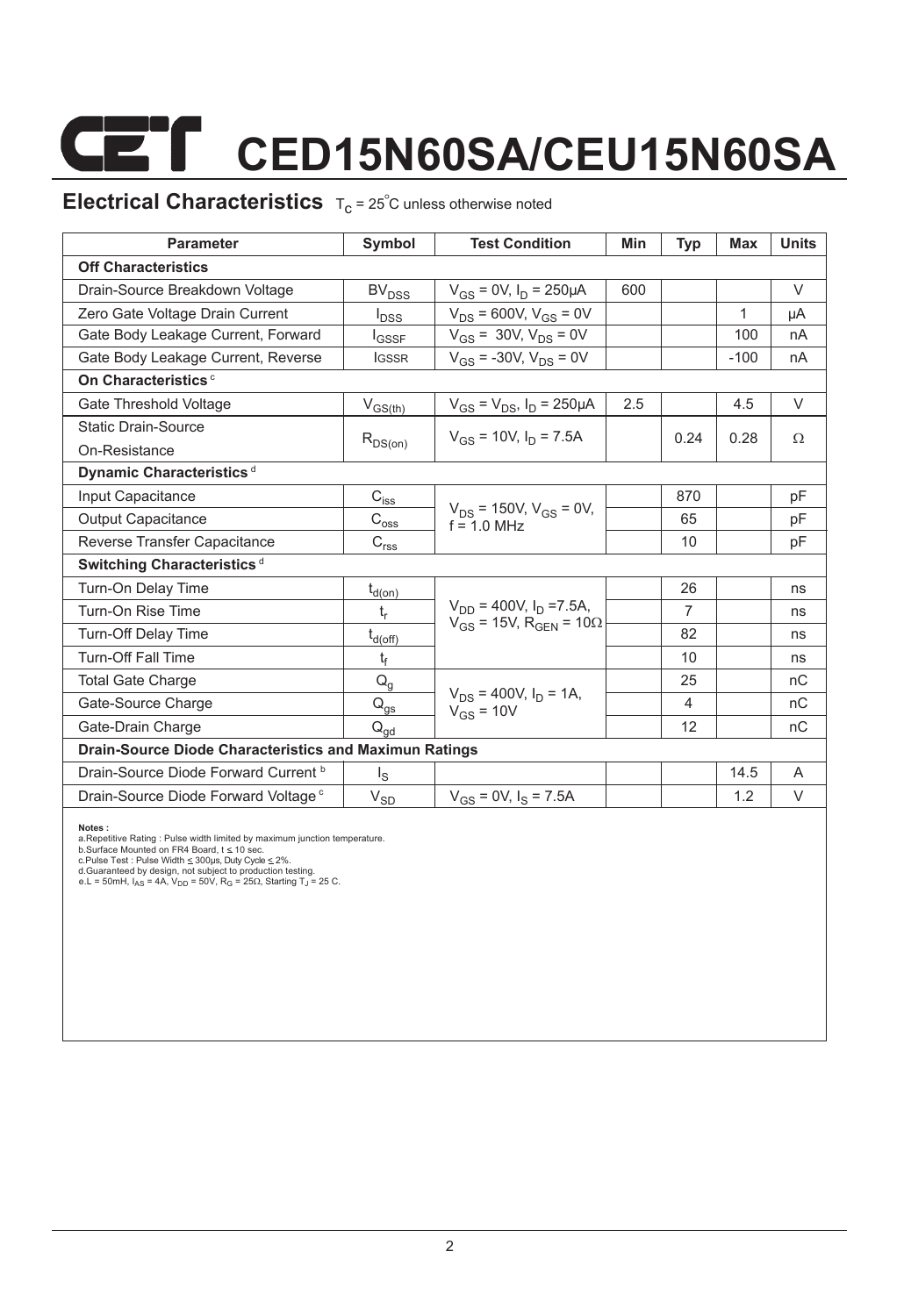### **CED15N60SA/CEU15N60SA**



#### **Figure 1. Output Characteristics**



**Figure 3. Capacitance**



**Figure 5. Gate Threshold Variation with Temperature**



**Figure 2. Transfer Characteristics**



**Figure 4. On-Resistance Variation with Temperature**



**Figure 6. Body Diode Forward Voltage Variation with Source Current**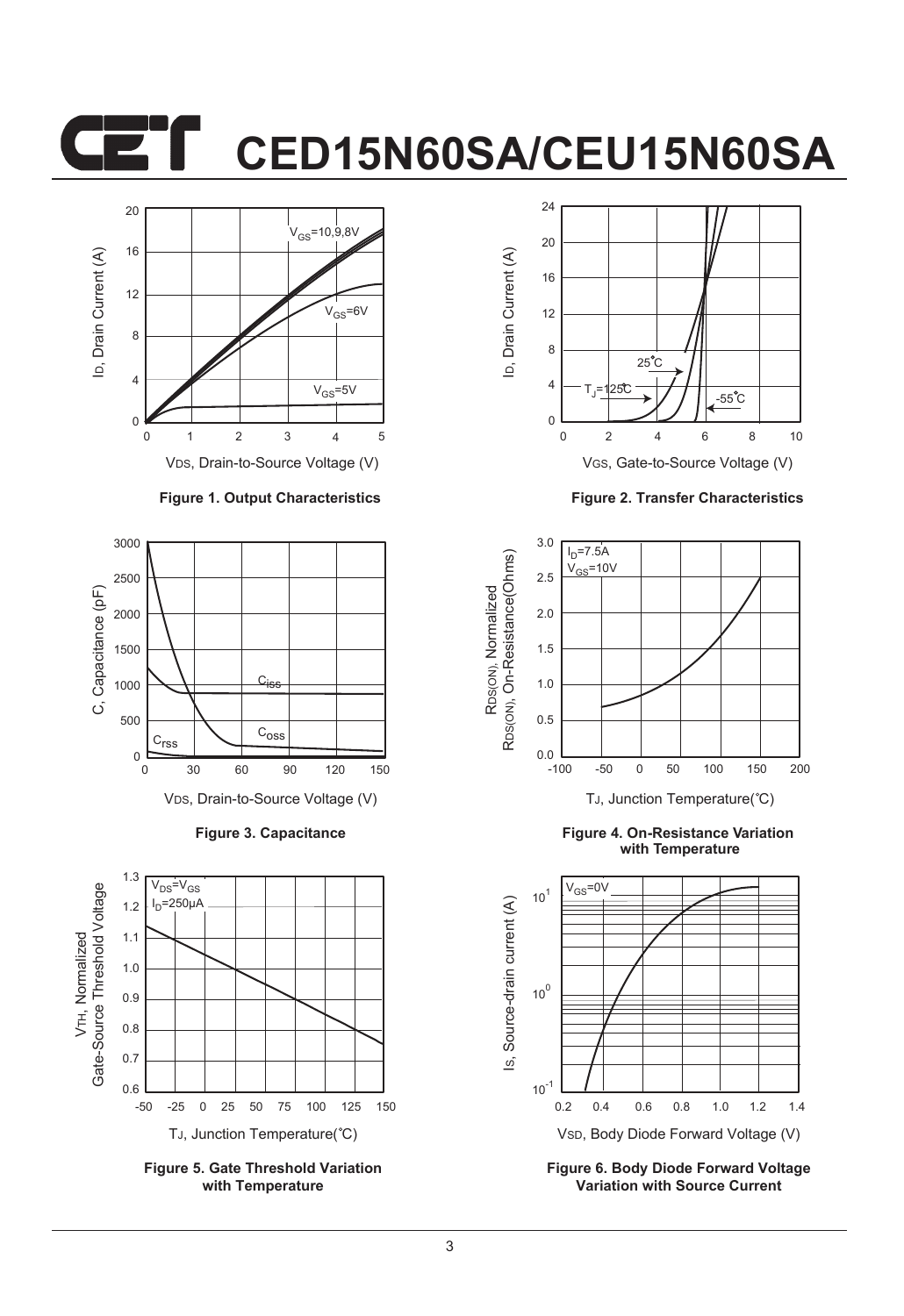## **CED15N60SA/CEU15N60SA**



**Figure 7. Gate Charge**



**Figure 9. Breakdown Voltage Variation VS Temperature**





**Figure 8. Maximum Safe Operating Area**



**Figure 10. Switching Test Circuit Figure 11. Switching Waveforms**